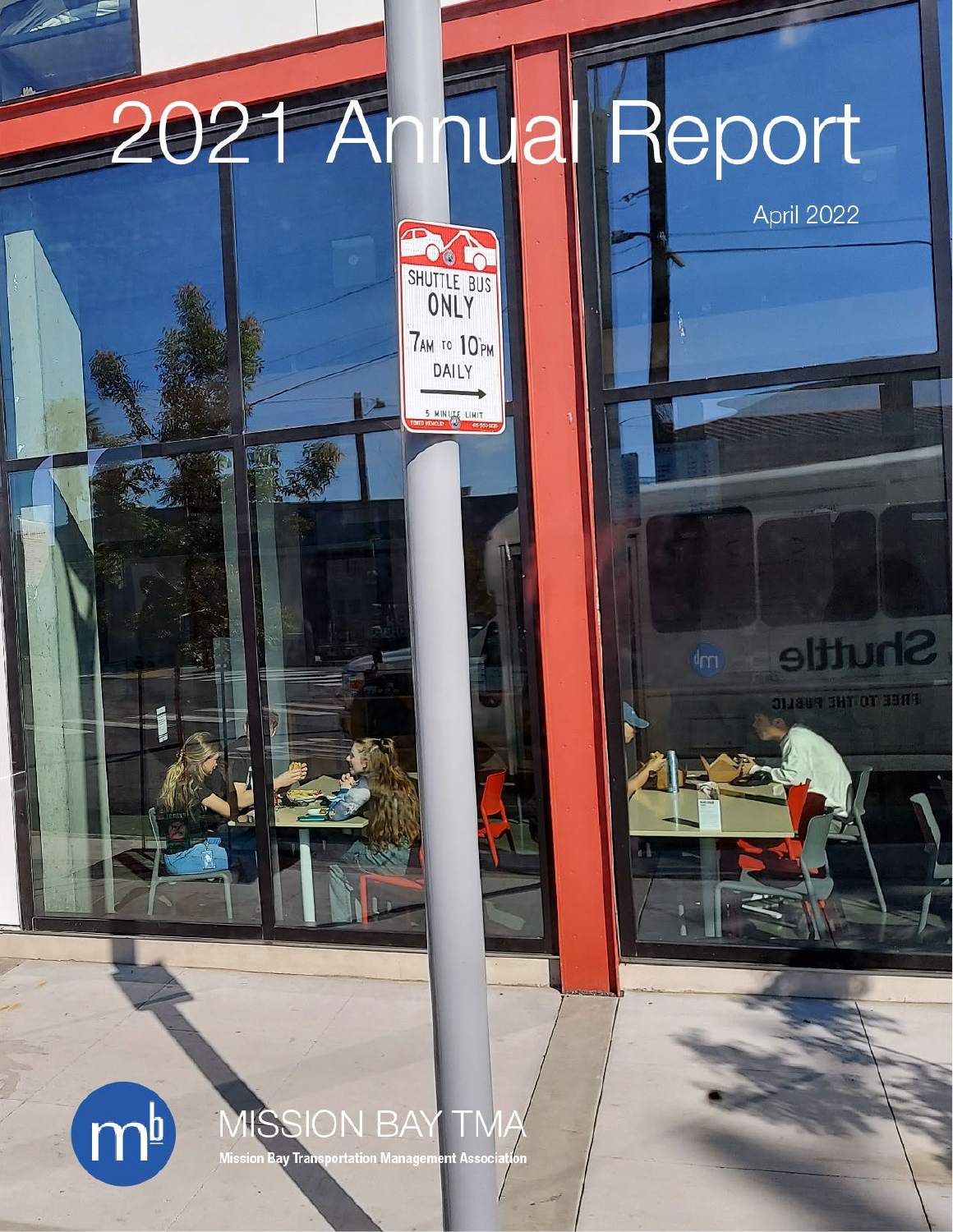# Executive Summary

Several new buildings came online in 2021: UCSF's medical office buildings on Illinois St, Uber's two office towers adjacent to Chase Center; and a new hotel at the northern end of Mission Bay. All except UCSF contribute to the Mission Bay TMA.

Construction has begun on the last commercial building within the MBTMA geographic boundary: a small lab/office at 1450 Owens Street. Its anticipated completion is Q4 of 2023. The elementary school planned on Owens St has not yet begun construction as of this writing (early spring, 2022).

Once these projects are complete, Mission Bay will be fully 'built out.' Only parks and other public spaces will remain to be developed.

2021 was the second year of workers and residents forming new work patterns and Mission Bay was no exception. Essential workers associated with medical facilities account for an estimated 15 to 20% of our work force and are the majority of daily commuters in this new age. They are also the MB Shuttle's 'core' riders. Mission Bay's residential population remained stable at some 9,600 residents.

UCSF's population of faculty and staff, patients and visitors continued to grow in 2021 as more facilities came online. The impacts of growth are somewhat ameliorated by new work hybrid patterns. UCSF's 2021 Commute Survey estimated that about 39% of personnel telecommuted (as of Fall) and some 60% worked or studied on campus regularly. Post-Pandemic planning offers most UCSF employees the option to work on site and/or remotely and encourages work-from-home when possible.

The Gap, a large employer (with over 1,200 employees) moved out of Mission Bay in December. The Gap/Old Navy is consolidating in its other Downtown offices as a result of post-Pandemic hybrid work schedules.

# Transportation Services

### SFMTA.

The long-awaited Central Subway has yet to open. Current projections call for it to open in late summer or fall of 2022. This new service has the greatest potential to change travel behavior for Mission Bay employees, residents and visitors with frequent, all-day/evening service running along a dedicated right of way between Mission Bay, Market Street (BART and Muni hubs); Union Square and beyond. The travel time between Mission Bay and these destinations/origins should be shorter; delays due to traffic and construction few; all contributing to greater reliability and flexibility for users.

The #22 bus line which runs from 16<sup>th</sup> St. BART into the heart of Mission Bay, was one of Muni's 'core' service lines in 2021 and as such, has run throughout the Pandemic.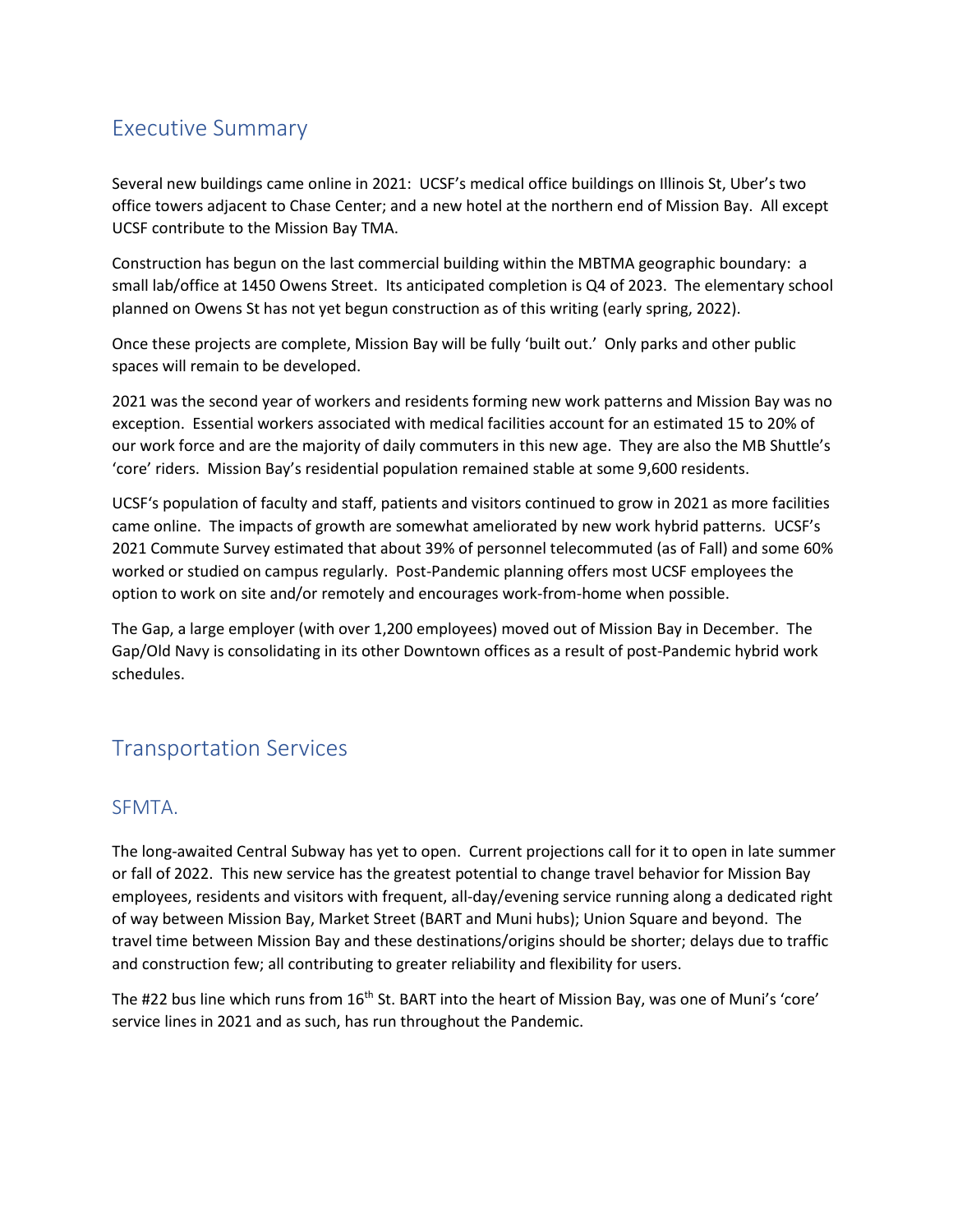### Caltrain & BART.

Both Caltrain and BART light rail systems greatly reduced the number, size and frequency of trains operating. Both have increased service and/or hours incrementally as ridership begins to pick up, albeit at well below pre-Pandemic levels.

### Mission Bay Shuttle.

The majority of riders Mission Bay Shuttle carried in 2021 were essential workers employed by UCSF and Kaiser medical facilities. The first half of the year saw ridership of just over 4,000 boardings per month; it increased each subsequent quarter, ending the year at over 8,000 boardings per month.

Ridership is well below pre-Pandemic levels. In fact, it is at levels not seen since our first two years of operation. At current growth rates, we anticipate it remaining at these levels at least through 2022, if not longer.

| Year | Ridership |
|------|-----------|
| 2021 | 89,186    |
| 2020 | 117,842   |
| 2019 | 320,947   |
| 2018 | 255,014   |
| 2017 | 320,497   |
| 2016 | 337,520   |
| 2015 | 363,648   |
| 2014 | 388,076   |
| 2013 | 352,890   |
| 2012 | 329,238   |
| 2011 | 220,632   |
| 2010 | 61,073    |

One of the advantages of fewer people commuting is that we've been able to maintain high frequency of service and offer riders the safety of uncrowded buses. Although masks are still required (and will be encouraged once mandates expire), this should increase the comfort level of riders who are using public transit systems. We also continue to follow enhanced safety and cleaning protocols.

Despite widespread driver shortages plaguing the transportation industry in general and local agencies in particular, MB Shuttle was not forced to cancel any runs in 2021.

### SPIN E-Scooters.

SPIN e-scooters has two programs MBTMA helps to promote. The first is a program for low income workers in which they are eligible for free use of SPIN scooters. The second is a program for low income residents which also provides free scooter use. In 2021, citywide, some 2,609 enrolled in the program; of those, there were 1,135 active users and over 75,000 trips taken. The average trip length is 1.32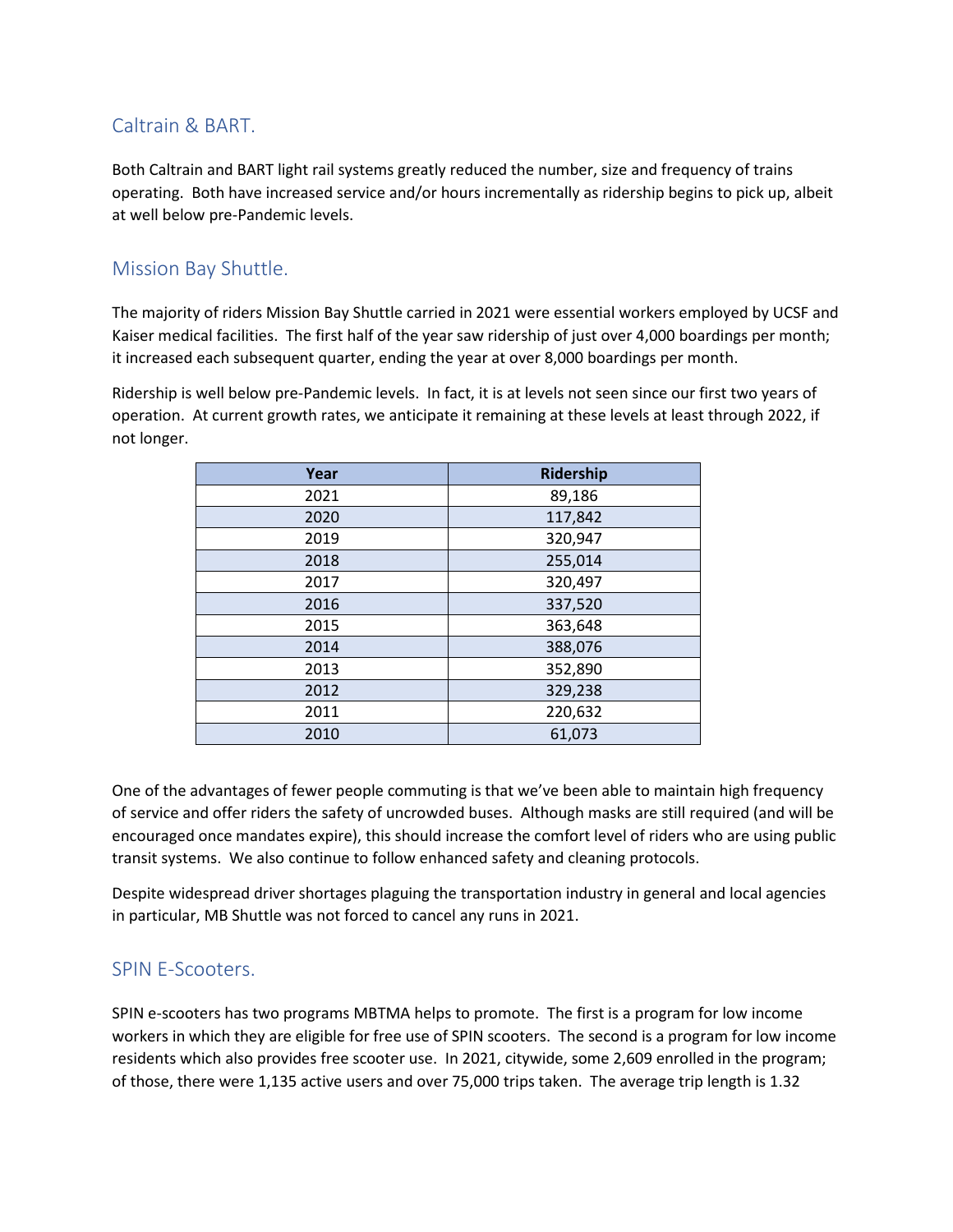miles; and the average trip duration is 15.5 minutes. Over 300 applicants from Mission Bay (workers and residents) were received; some 288 were approved for this program.

Peak utilization in the SPIN program was April through August. We are continuing to work with SPIN to promote this program in 2022. Rides are subsidized through SPIN; we provide marketing but no financial assistance.

## 2021 Survey.

Each year, MBTMA surveys residents and employees about their commute patterns and preferences. As in 2020, the 2021 survey had very low response rates, as most of our community continued to work at home. However, we believe the key highlights outlined below are valid, as they represent overall trends and the 'big picture.'

Key Findings:

- 33% of residents; 29% of employees have moved since the Pandemic began
- 64% of residents; 41% of employees work remotely more than they did pre-Pandemic
- 28% of residents; 47% of employees work on-site 3 or more days per week
- 45% of residents; 62% of employees have changed their commute since pre-Pandemic
- 12% of residents; 17% of employees have changed jobs since the Pandemic
- 10% of residents; 17% of employees have changed their schedules
- Total travel time between home and work is the #1 factor influencing commute decisions for both residents and employees
- Commute times have increased for employees: 47% report commuting to work takes 45 to 60 minutes; 29% spend over an hour commuting to work in the morning
- 52% of employees now live in the East Bay; only 34% live in San Francisco

Mission Bay residents relied on active transportation to get around in 2021, with 26% walking and another 4% biking to work. Another 26% used the MB Shuttle either alone or in conjunction with other transit. Mode share data for employees is skewed as only employees who were commuting to work responded to the 2021 survey. However, over 50% of respondents use the MB Shuttle and/or public transit; 17% walked and 11% carpooled.

Ridehail was not used by either residents or employees in 2021.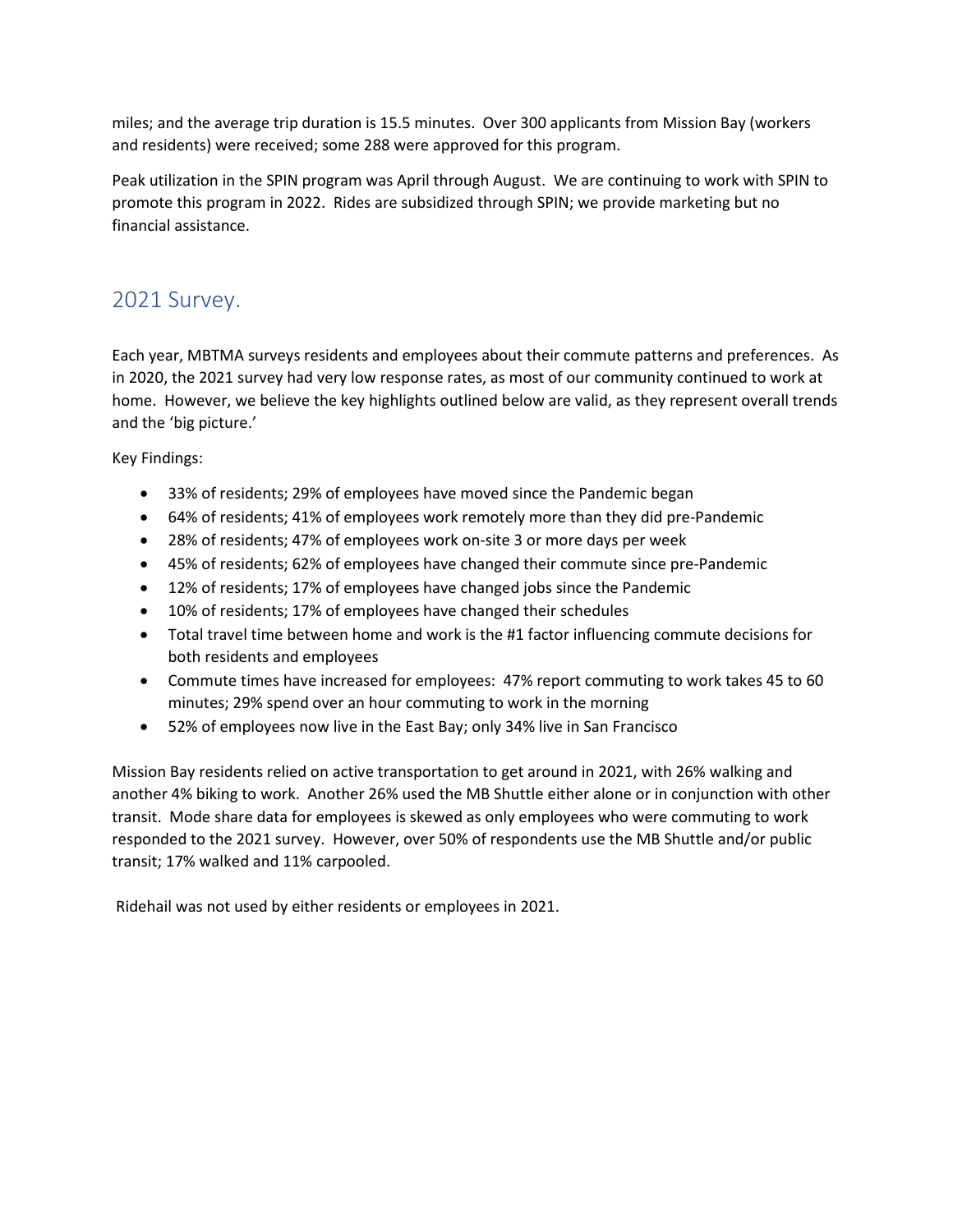#### **Mode Share Detail**

| <b>Mode</b>               | <b>Residents</b> | <b>Employees</b> |
|---------------------------|------------------|------------------|
| Drive Alone               | 20%              | 0%               |
| Carpool/get dropped off   | 4%               | 11%              |
| Ridehail (Uber-Lyft)      | 0%               | 0%               |
| Walk                      | 26%              | 17%              |
| Bike or Scooter           | 4%               | 0%               |
| MB Shuttle Only           | 8%               | 0%               |
| MB Shuttle +              | 2%               | 35%              |
| <b>BART/Caltrain</b>      |                  |                  |
| MB Shuttle + Muni, ferry, | 10%              | 10%              |
| other                     |                  |                  |
| MB Shuttle + Walk or bike | 6%               | 5%               |
| Public Transit + Walk or  | 2%               | 17%              |
| bike                      |                  |                  |
| Other                     | 2%               | 0%               |

### TDM Strategies & Measures.

#### Coordination

- *Develop services, facilities, incentives and policies that make public transit the preferred means of access to Mission Bay*
- *Ensure that activities are coordinated with other transportation interests in and around Mission Bay as well as with existing activities in the Greater Downtown Area*
- *Make recommendations for bicycle parking in Mission Bay common areas that is both accessible and efficient.*
- *Work with transit agencies to provide employees working in Mission Bay with the opportunity to purchase discounted fares through transit vouchers as a financial incentive for avoiding SOV travel*

We work primarily through three avenues to accomplish the above goals. The first is provision of the Mission Bay Shuttle, which provides the essential 'last mile' connection for employees and the 'first mile' connection for residents. We link to Civic Center, Powell, Caltrain, Embarcadero and the Transbay transit hubs.

The second is our website and regular e-communications. The website has thousands of visitors each year (total visits in 2021 were 49,521). People spend over 2 minutes on our website per session. The website is used to communicate not only about shuttle specifics (e.g., schedules, route maps), but provides important updates and links to SFMTA, Caltrain, BART, ride-share and other services. E-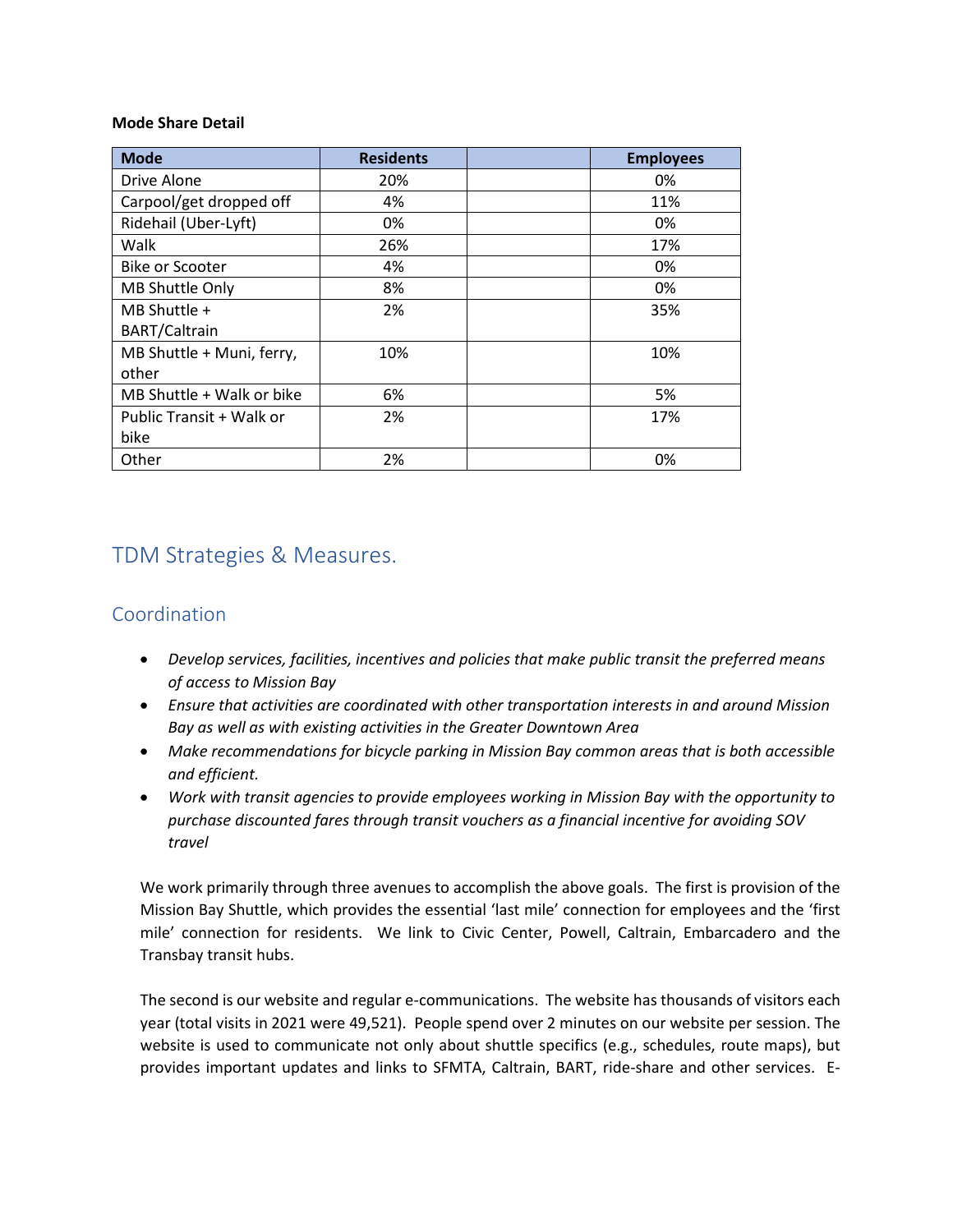blasts about transportation updates (similar to information posted on the website), are sent to a distribution list of over 350 employees and residents who have signed up for this program.

The third avenue is our participation in community and transportation-related activities. This allows us to share information about transportation-related projects and issues with our local Mission Bay community as well as to provide input on behalf of our local community to SFMTA, Caltrain, SFCTA, and others on proposed transportation and development projects and plans. In 2021, this was limited to participation in CAC meetings and on an advisory sub-committee for the proposed Amazon Fulfillment Center.

In addition, we work closely with new employers moving into Mission Bay to make sure their employees are aware of the shuttle and other alternative choices; we also participate in employer 'wellness' fairs and events which gives us an opportunity to meet with employees to help them plan a better commute, answer questions, conduct mini surveys and gain other valuable customer feedback about our programs and services. No events were held in 2021.

### Education, Marketing & Promotion

- *Promote, encourage and facilitate the use of ridesharing, bicycling and walking*
- *Disseminate transit, pedestrian and bicycle route information*
- *Collaborate with the Port and others in ongoing studies of the feasibility of expanding regional ferry services and providing efficient access to/from Mission Bay.*
- *Offer Guaranteed Return Trip at no cost if an emergency requires earlier or later departure*

We promote these alternative modes on our website by providing links to various service providers, maps, schedules and special promotions. We also participate on committees purposed with planning transportation service expansions in or near Mission Bay (such as the East Bay Ferry service). By virtue of their location within the Mission Bay Project Area and TMA participation, all employers are automatically enrolled in the City's Guaranteed Ride Home Program.

We also advocate for public policies and programs designed to enhance and expand the transportation network in ways which are equitable, efficient, and practical, as well as build necessary infrastructure for the future.

### Parking Management

• *Support parking management for commercial uses that, among other things, discourages SOV parking and encourages use of carpools and shared parking in lots serving mixed land uses.* 

### Flexible work time/telecommuting

• *Provide tenants with information to assist in exploring and developing alternative work schedules including telecommuting. Provide owners and tenants with information regarding peak travel periods to help in developing alternate work schedules.*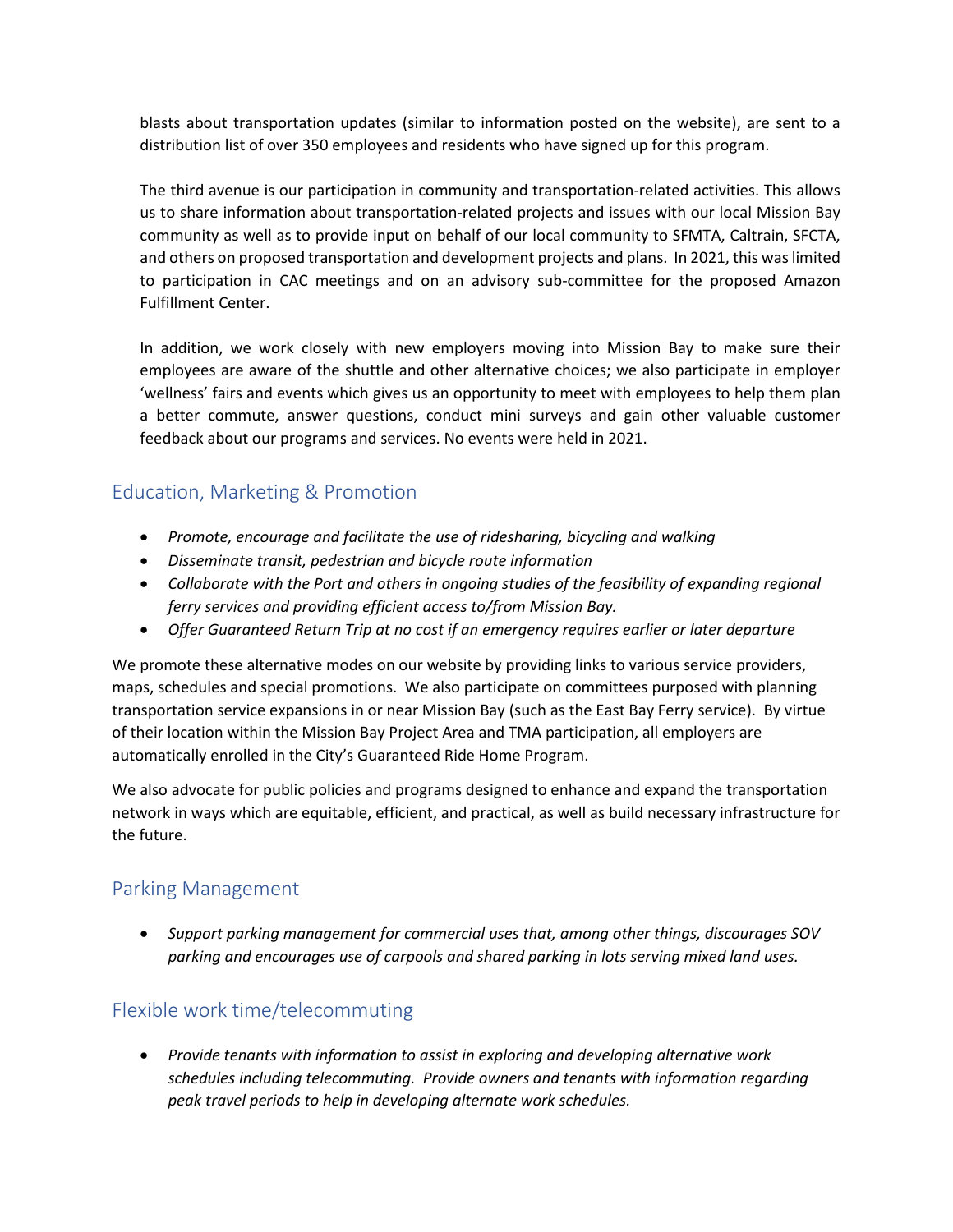Mission Bay TMA does not have the authority to regulate or have a voice in private parking or employers' work scheduling policies. We do share educational material on the benefit of parking management and alternative work schedules.

#### Annual Survey

• *Conduct an annual survey of employee commute patterns among tenants in Mission Bay. Produce and submit an Annual Report.*

The results of the 2021 survey are described earlier in this document; this document is also the 2021 Annual Report.

# Future Planning

Flexibility will be an important attribute in 2022 and beyond.

If Mission Bay workers continue their outward migration from San Francisco, longer commutes will further incentivize working from home as much as employers will allow. On the other hand, longer commutes may also incentivize using Caltrain and BART when people do come into the office.

Most Mission Bay employers have already implemented hybrid work schedules and are giving employees the option to choose what's best for them at any given time. As evidenced in our 2021 survey as well as in general research both locally and nationally, the hybrid system is here to stay.

Hybrid schedules reduce the number of people commuting to work on a daily basis, which in turn, affects utilization of public transportation – both the frequency of use and times of day.

Increased availability of parking onsite at many companies also may encourage driving for some employees who are commuting to offices. Concerns about safety – both health and security – on public transit, is another important factor in whether commuters will feel comfortable returning to transit. All of these greatly influence demand for shuttle service.

At this point, we believe that the MB Shuttle's current levels of service, frequency and routing, are adequate to serve current and short-term demand.

Three large challenges continue to confront us: a limited ability to fund future growth, the increasing cost of doing business and chronic labor shortages.

As Mission Bay will soon be fully built out, our ability to bring new properties into the TMA to fund our operations is capped. A large portion of the Mission Bay geographic area is UCSF which exempts itself from financial participation while continuing to grow and use our service. Other partners such as CCA and 100 Hooper, pay into our system but also require dedicated service (routes) which do not overlap.

The MBTMA spent over \$100,000 in 2021 for security – a new expense for us. We have recurring issues with overnight and weekend security breaches which mainly come from unsecured Caltrain parcels; the endemic homeless population; and profitability of raw materials found in catalytic converters. New